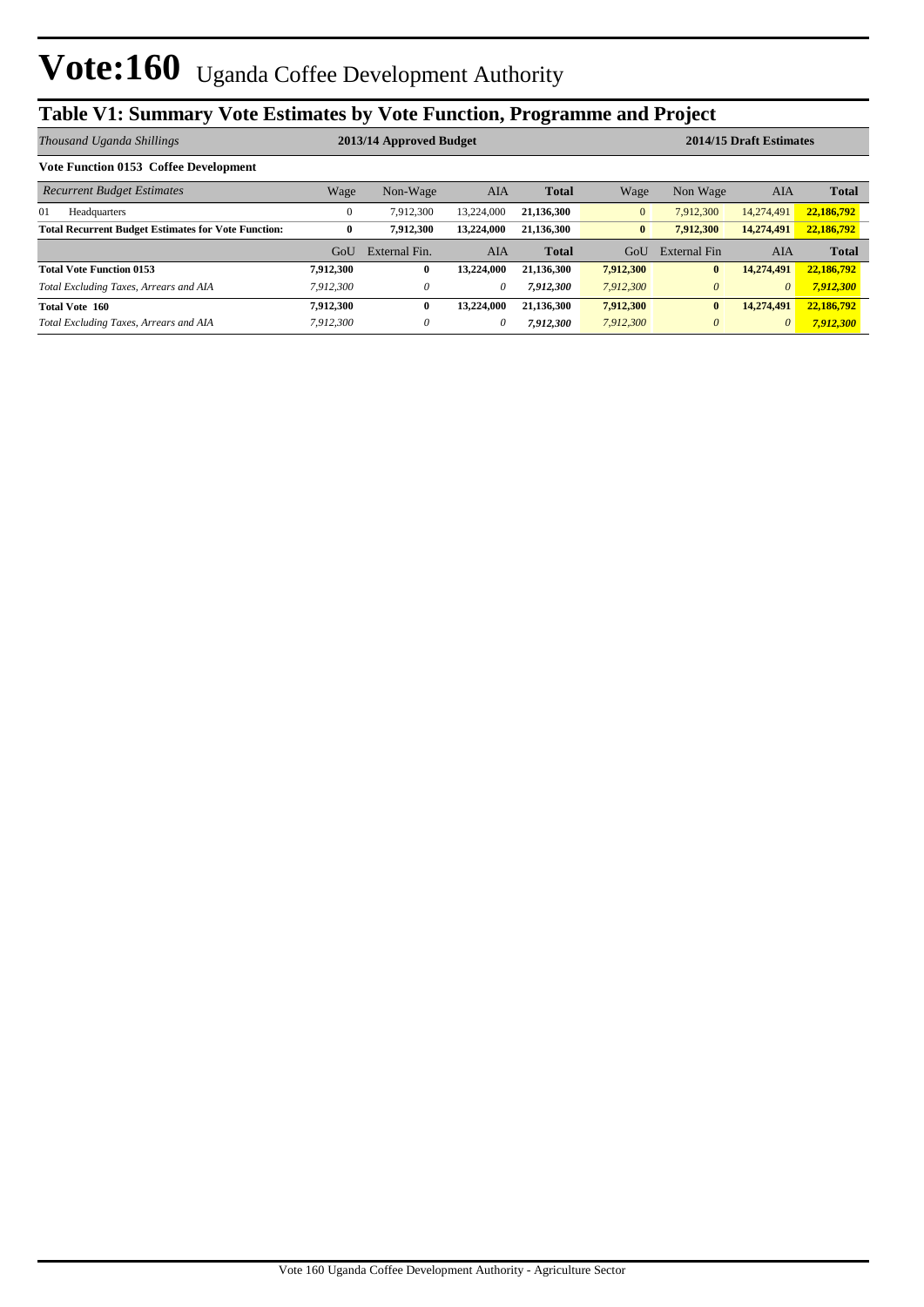# Vote:160 Uganda Coffee Development Authority

## **Table V2: Summary Vote Estimates by Item**

| Thousand Uganda Shillings                                 | 2013/14 Approved Budget |                       |                           |                  | 2014/15 Draft Estimates |                       |                       |                         |
|-----------------------------------------------------------|-------------------------|-----------------------|---------------------------|------------------|-------------------------|-----------------------|-----------------------|-------------------------|
|                                                           |                         | GoU External Fin.     | AIA                       | <b>Total</b>     |                         | GoU External Fin.     | AIA                   | <b>Total</b>            |
| <b>Employees, Goods and Services (Outputs Provided)</b>   | 7,912,300               | 0                     | 13,224,000                | 21,136,300       | 7,912,300               | $\boldsymbol{\theta}$ | 14,274,491            | 22,186,792              |
| 211102 Contract Staff Salaries (Incl. Casuals, Temporary) | $\boldsymbol{0}$        | $\boldsymbol{0}$      | 3,057,740                 | 3,057,740        | $\mathbf{0}$            | $\mathbf{0}$          | 3,397,960             | 3,397,960               |
| 211103 Allowances                                         | $\overline{0}$          | $\mathbf{0}$          | 768,303                   | 768,303          | $\mathbf{0}$            | $\overline{0}$        | 753,500               | 753,500                 |
| 212101 Social Security Contributions                      | $\mathbf{0}$            | $\boldsymbol{0}$      | 294,700                   | 294,700          | $\mathbf{0}$            | $\mathbf{0}$          | 236,848               | 236,848                 |
| 212201 Social Security Contributions                      | $\mathbf{0}$            | $\mathbf{0}$          |                           | $\bf{0}$         | $\overline{0}$          | $\overline{0}$        | 77,514                | 77,514                  |
| 213001 Medical expenses (To employees)                    | $\overline{0}$          | $\boldsymbol{0}$      | 213,350                   | 213,350          | $\overline{0}$          | $\overline{0}$        | 233,938               | 233,938                 |
| 213002 Incapacity, death benefits and funeral expenses    | $\mathbf{0}$            | $\mathbf{0}$          | 7,000                     | 7,000            | $\mathbf{0}$            | $\mathbf{0}$          | 7,000                 | 7,000                   |
| 213004 Gratuity Expenses                                  | $\boldsymbol{0}$        | $\boldsymbol{0}$      | 162,780                   | 162,780          | $\mathbf{0}$            | $\mathbf{0}$          | 135,850               | 135,850                 |
| 221001 Advertising and Public Relations                   | $\Omega$                | $\boldsymbol{0}$      | 302,500                   | 302,500          | $\mathbf{0}$            | $\mathbf{0}$          | 233,480               | 233,480                 |
| 221002 Workshops and Seminars                             | $\mathbf{0}$            | $\boldsymbol{0}$      | 851,930                   | 851,930          | $\mathbf{0}$            | $\mathbf{0}$          | 538,852               | 538,852                 |
| 221003 Staff Training                                     | $\boldsymbol{0}$        | $\boldsymbol{0}$      | 55,200                    | 55,200           | $\mathbf{0}$            | $\mathbf{0}$          | 75,000                | 75,000                  |
| 221007 Books, Periodicals & Newspapers                    | $\overline{0}$          | $\boldsymbol{0}$      | 22,730                    | 22,730           | $\mathbf{0}$            | $\mathbf{0}$          | 16,300                | 16,300                  |
| 221008 Computer supplies and Information Technology (IT)  | $\mathbf{0}$            | $\boldsymbol{0}$      | 67,060                    | 67,060           | $\mathbf{0}$            | $\mathbf{0}$          | 108,812               | 108,812                 |
| 221009 Welfare and Entertainment                          | $\mathbf{0}$            | $\boldsymbol{0}$      | 35,270                    | 35,270           | $\mathbf{0}$            | $\overline{0}$        | 47,800                | 47,800                  |
| 221011 Printing, Stationery, Photocopying and Binding     | $\mathbf{0}$            | $\boldsymbol{0}$      | 94,080                    | 94,080           | $\mathbf{0}$            | $\mathbf{0}$          | 109,530               | 109,530                 |
| 221014 Bank Charges and other Bank related costs          | $\mathbf{0}$            | $\boldsymbol{0}$      | 32,040                    | 32,040           | $\mathbf{0}$            | $\mathbf{0}$          | 26,000                | 26,000                  |
| 221017 Subscriptions                                      | $\boldsymbol{0}$        | $\boldsymbol{0}$      | 582,654                   | 582,654          | $\mathbf{0}$            | $\mathbf{0}$          | 967,958               | 967,958                 |
| 222001 Telecommunications                                 | $\theta$                | $\boldsymbol{0}$      | 79,380                    | 79,380           | $\overline{0}$          | $\overline{0}$        | 79,880                | 79,880                  |
| 222002 Postage and Courier                                | $\mathbf{0}$            | $\boldsymbol{0}$      | 15,590                    | 15,590           | $\mathbf{0}$            | $\mathbf{0}$          | 7,000                 | 7,000                   |
| 223002 Rates                                              | $\mathbf{0}$            | $\mathbf{0}$          | 32,730                    | 32,730           | $\overline{0}$          | $\overline{0}$        | 174,560               | 174,560                 |
| 223003 Rent – (Produced Assets) to private entities       | $\mathbf{0}$            | $\boldsymbol{0}$      |                           | $\boldsymbol{0}$ | $\mathbf{0}$            | $\mathbf{0}$          | 108,000               | 108,000                 |
| 223004 Guard and Security services                        | $\mathbf{0}$            | $\boldsymbol{0}$      | 52,000                    | 52,000           | $\mathbf{0}$            | $\mathbf{0}$          | 74,800                | 74,800                  |
| 223005 Electricity                                        | $\mathbf{0}$            | $\boldsymbol{0}$      | 69,840                    | 69,840           | $\mathbf{0}$            | $\mathbf{0}$          | 74,380                | 74,380                  |
| 223006 Water                                              | $\mathbf{0}$            | $\overline{0}$        | 22,130                    | 22,130           | $\overline{0}$          | $\overline{0}$        | 27,720                | 27,720                  |
| 223901 Rent – (Produced Assets) to other govt. units      | $\mathbf{0}$            | $\boldsymbol{0}$      |                           | $\bf{0}$         | $\mathbf{0}$            | $\mathbf{0}$          | 41,490                | 41,490                  |
| 224001 Medical and Agricultural supplies                  | 7,912,300               | $\boldsymbol{0}$      | 2,396,930                 | 10,309,230       | 7,912,300               | $\boldsymbol{0}$      | 3,105,191             | 11,017,491              |
| 224002 General Supply of Goods and Services               | $\boldsymbol{0}$        | $\boldsymbol{0}$      | 834,317                   | 834,317          | $\mathbf{0}$            | $\mathbf{0}$          |                       | $\overline{0}$          |
| 224006 Agricultural Supplies                              | $\mathbf{0}$            | $\boldsymbol{0}$      |                           | $\boldsymbol{0}$ | $\mathbf{0}$            | $\mathbf{0}$          | 212,253               | 212,253                 |
| 225001 Consultancy Services- Short term                   | $\overline{0}$          | $\boldsymbol{0}$      | 49,510                    | 49,510           | $\mathbf{0}$            | $\overline{0}$        | 102,940               | 102,940                 |
| 226001 Insurances                                         | $\boldsymbol{0}$        | $\boldsymbol{0}$      | 102,540                   | 102,540          | $\mathbf{0}$            | $\mathbf{0}$          | 124,055               | 124,055                 |
| 227001 Travel inland                                      | $\boldsymbol{0}$        | $\boldsymbol{0}$      | 1,469,247                 | 1,469,247        | $\mathbf{0}$            | $\mathbf{0}$          | 2,069,794             | 2,069,794               |
| 227002 Travel abroad                                      | $\boldsymbol{0}$        | $\boldsymbol{0}$      | 656,023                   | 656,023          | $\mathbf{0}$            | $\mathbf{0}$          | 573,586               | 573,586                 |
| 227004 Fuel, Lubricants and Oils                          | $\mathbf{0}$            | $\mathbf{0}$          |                           | $\boldsymbol{0}$ | $\overline{0}$          | $\overline{0}$        | 64,770                | 64,770                  |
| 228001 Maintenance - Civil                                | $\boldsymbol{0}$        | $\boldsymbol{0}$      | 244,460                   | 244,460          | $\mathbf{0}$            | $\mathbf{0}$          | 331,250               | 331,250                 |
| 228002 Maintenance - Vehicles                             | $\theta$                | $\boldsymbol{0}$      | 150,746                   | 150,746          | $\mathbf{0}$            | $\mathbf{0}$          | 91,310                | 91,310                  |
| 228003 Maintenance - Machinery, Equipment & Furniture     | $\overline{0}$          | $\boldsymbol{0}$      | 32,060                    | 32,060           | $\mathbf{0}$            | $\overline{0}$        | 35,170                | 35,170                  |
| 281401 Rental – non produced assets                       | $\overline{0}$          | $\boldsymbol{0}$      | 159,510                   | 159,510          | $\mathbf{0}$            | $\overline{0}$        |                       | $\overline{\mathbf{0}}$ |
| 282091 Tax Account                                        | $\overline{0}$          | $\boldsymbol{0}$      | 131,120                   | 131,120          | $\mathbf{0}$            | $\mathbf{0}$          |                       | $\mathbf{0}$            |
| 282101 Donations                                          | $\mathbf{0}$            | $\boldsymbol{0}$      | 12,000                    | 12,000           | $\overline{0}$          | $\overline{0}$        | 10,000                | 10,000                  |
| 321422 Conditional transfers to Contracts committee/DSC/P | $\mathbf{0}$            | $\boldsymbol{0}$      | 166,530                   | 166,530          | $\mathbf{0}$            | $\mathbf{0}$          |                       | $\overline{\mathbf{0}}$ |
| <b>Grand Total Vote 160</b>                               | 7,912,300               | $\bf{0}$              | 13,224,000                | 21,136,300       | 7,912,300               | $\bf{0}$              | 14,274,491            | 22,186,792              |
| Total Excluding Taxes, Arrears and AIA                    | 7,912,300               | $\boldsymbol{\theta}$ | $\boldsymbol{\mathit{0}}$ | 7,912,300        | 7,912,300               | $\boldsymbol{\theta}$ | $\boldsymbol{\theta}$ | 7,912,300               |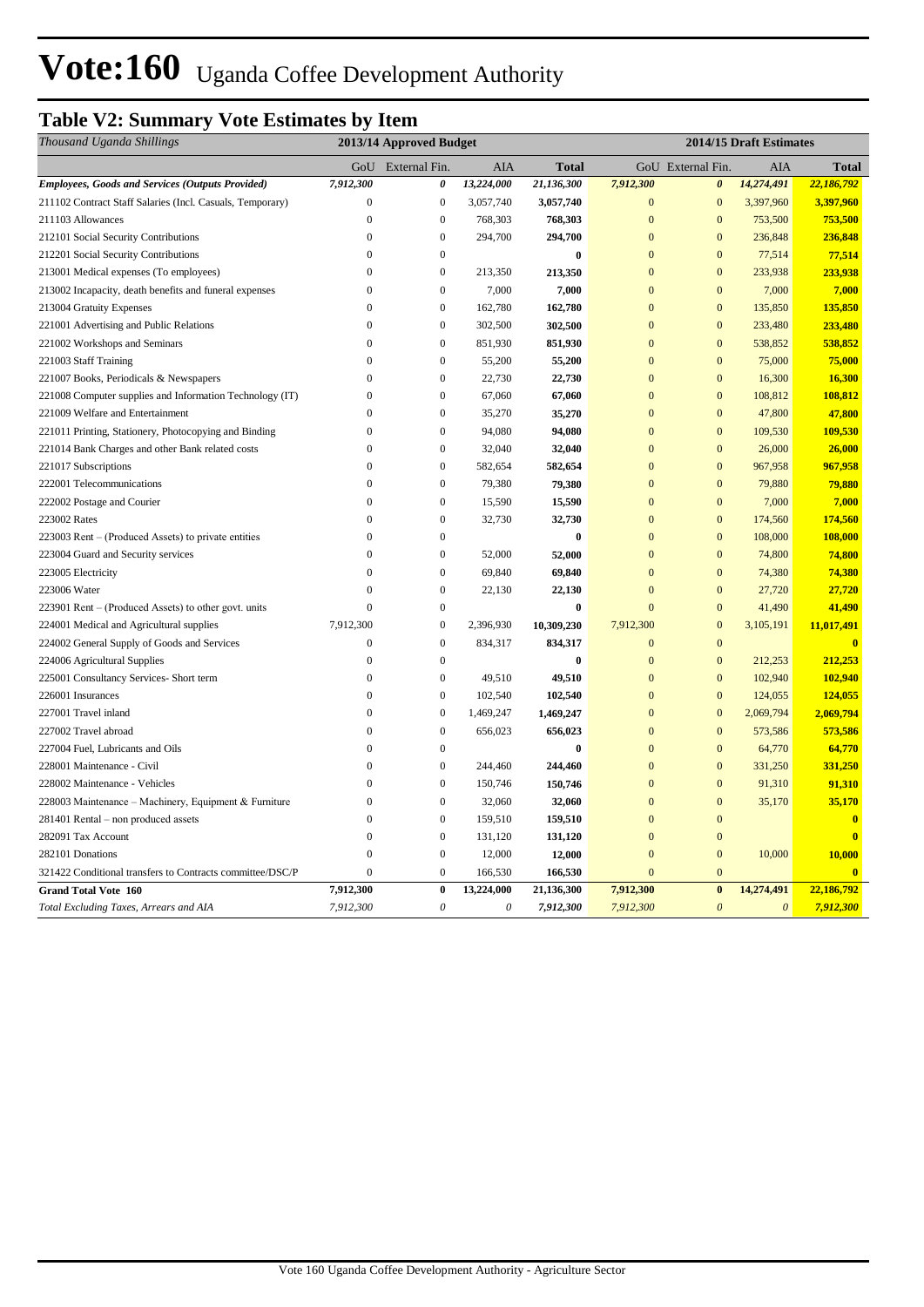# **Vote:160** Uganda Coffee Development Authority

## **Table V3: Detailed Estimates by Vote Function, Cost Centre, Output and Item**

### *Vote Function 0153 Coffee Development*

#### *Recurrent Budget Estimates*

#### **Programme 01 Headquarters**

| Thousand Uganda Shillings                                                                               |                                      | 2013/14 Approved Budget              |                   |                   |                                      | 2014/15 Draft Estimates |                   |                         |
|---------------------------------------------------------------------------------------------------------|--------------------------------------|--------------------------------------|-------------------|-------------------|--------------------------------------|-------------------------|-------------------|-------------------------|
| <b>Outputs Provided</b>                                                                                 | Wage                                 | Non-Wage                             | AIA               | <b>Total</b>      | Wage                                 | Non Wage                | AIA               | <b>Total</b>            |
| Output:015301 Production, Research & Coordination                                                       |                                      |                                      |                   |                   |                                      |                         |                   |                         |
| 211102 Contract Staff Salaries (Incl. Casuals, T                                                        | $\boldsymbol{0}$                     | $\bf{0}$                             | 1,089,058         | 1,089,058         | $\mathbf{0}$                         | $\mathbf{0}$            | 1,294,461         | 1,294,461               |
| 211103 Allowances                                                                                       | $\mathbf{0}$                         | $\boldsymbol{0}$                     | 152,371           | 152,371           | $\mathbf{0}$                         | $\mathbf{0}$            | 181,694           | 181,694                 |
| 212101 Social Security Contributions                                                                    | $\boldsymbol{0}$                     | $\boldsymbol{0}$                     | 113,290           | 113,290           | $\bf{0}$                             | $\mathbf{0}$            | 137,803           | 137,803                 |
| 213001 Medical expenses (To employees)                                                                  | $\boldsymbol{0}$                     | $\boldsymbol{0}$                     | 96,250            | 96,250            | $\mathbf{0}$                         | $\mathbf{0}$            | 97,278            | 97,278                  |
| 213004 Gratuity Expenses                                                                                | $\boldsymbol{0}$                     | $\boldsymbol{0}$                     | 32,775            | 32,775            | $\mathbf{0}$                         | $\mathbf{0}$            | 77,319            | 77,319                  |
| 221001 Advertising and Public Relations                                                                 | $\mathbf{0}$                         | $\boldsymbol{0}$                     | 80,000            | 80,000            | $\mathbf{0}$                         | $\mathbf{0}$            | 88,000            | 88,000                  |
| 221002 Workshops and Seminars                                                                           | $\boldsymbol{0}$                     | $\boldsymbol{0}$                     | 387,800           | 387,800           | $\mathbf{0}$                         | $\mathbf{0}$            | 139,400           | 139,400                 |
| 223003 Rent – (Produced Assets) to private enti                                                         | $\boldsymbol{0}$                     | $\boldsymbol{0}$                     | $\boldsymbol{0}$  | $\bf{0}$          | $\mathbf{0}$                         | $\mathbf{0}$            | 108,000           | 108,000                 |
| 224001 Medical and Agricultural supplies                                                                | $\boldsymbol{0}$                     | 7,753,464                            | 1,345,406         | 9,098,870         | $\boldsymbol{0}$                     | 7,912,300               | 929,192           | 8,841,493               |
| 227001 Travel inland                                                                                    | $\boldsymbol{0}$                     | $\boldsymbol{0}$                     | 932,897           | 932,897           | $\mathbf{0}$                         | $\bf{0}$                | 1,285,434         | 1,285,434               |
| 227002 Travel abroad                                                                                    | $\mathbf{0}$                         | $\boldsymbol{0}$                     | 31,983            | 31,983            | $\mathbf{0}$                         | $\boldsymbol{0}$        | 32,168            | 32,168                  |
| 281401 Rental – non produced assets                                                                     | $\boldsymbol{0}$                     | $\boldsymbol{0}$                     | 52,990            | 52,990            | $\mathbf{0}$                         | $\mathbf{0}$            | $\mathbf{0}$      | $\mathbf{0}$            |
| Total Cost of Output 015301:                                                                            | 0                                    | 7,753,464                            | 4,314,820         | 12,068,285        | $\boldsymbol{\theta}$                | 7,912,300               | 4,370,749         | 12,283,049              |
| Output:015302 Quality Assurance                                                                         |                                      |                                      |                   |                   |                                      |                         |                   |                         |
| 211102 Contract Staff Salaries (Incl. Casuals, T                                                        | $\boldsymbol{0}$                     | $\boldsymbol{0}$                     | 670,190           | 670,190           | $\mathbf{0}$                         | $\mathbf{0}$            | 728,134           | 728,134                 |
| 211103 Allowances                                                                                       | $\boldsymbol{0}$                     | $\boldsymbol{0}$                     | 76,503            | 76,503            | $\mathbf{0}$                         | $\mathbf{0}$            | 87,016            | 87,016                  |
| 212101 Social Security Contributions                                                                    | $\boldsymbol{0}$                     | $\boldsymbol{0}$                     | 43,432            | 43,432            | $\mathbf{0}$                         | $\mathbf{0}$            | 60,289            | 60,289                  |
| 213001 Medical expenses (To employees)                                                                  | $\boldsymbol{0}$                     | $\boldsymbol{0}$                     | 37,950            | 37,950            | $\mathbf{0}$                         | $\mathbf{0}$            | 44,200            | 44,200                  |
| 213004 Gratuity Expenses                                                                                | $\mathbf{0}$                         | $\boldsymbol{0}$                     | 54,516            | 54,516            | $\bf{0}$                             | $\mathbf{0}$            | 30,228            | 30,228                  |
| 221002 Workshops and Seminars                                                                           | $\boldsymbol{0}$                     | $\boldsymbol{0}$                     | 347,880           | 347,880           | $\bf{0}$                             | $\mathbf{0}$            | 287,630           | 287,630                 |
| 224001 Medical and Agricultural supplies                                                                | $\boldsymbol{0}$                     | $\boldsymbol{0}$                     | 514,100           | 514,100           | $\mathbf{0}$                         | $\bf{0}$                | 1,108,740         | 1,108,740               |
| 227001 Travel inland                                                                                    | $\boldsymbol{0}$                     | $\boldsymbol{0}$                     | 228,430           | 228,430           | $\mathbf{0}$                         | $\mathbf{0}$            | 564,120           | 564,120                 |
| 227002 Travel abroad                                                                                    | $\boldsymbol{0}$                     | $\boldsymbol{0}$                     | 17,610            | 17,610            | $\bf{0}$                             | $\mathbf{0}$            | 32,860            | 32,860                  |
| Total Cost of Output 015302:                                                                            | 0                                    | 0                                    | 1,990,610         | 1,990,610         | $\boldsymbol{\theta}$                | $\boldsymbol{\theta}$   | 2,943,217         | 2,943,217               |
| Output:015303 Value Addition and Generic Promotion Undertaken                                           |                                      |                                      |                   |                   |                                      |                         |                   |                         |
| 211103 Allowances                                                                                       | $\boldsymbol{0}$                     | $\boldsymbol{0}$                     | 315,500           | 315,500           | $\mathbf{0}$                         | $\mathbf{0}$            | 174,420           | 174,420                 |
| 221002 Workshops and Seminars                                                                           | $\boldsymbol{0}$                     | $\boldsymbol{0}$                     | $\boldsymbol{0}$  | $\bf{0}$          | $\mathbf{0}$                         | $\mathbf{0}$            | 20,510            | 20,510                  |
| 221017 Subscriptions                                                                                    | $\boldsymbol{0}$                     | $\boldsymbol{0}$                     | 571,470           | 571,470           | $\mathbf{0}$                         | $\mathbf{0}$            | 633,530           | 633,530                 |
| 223901 Rent – (Produced Assets) to other govt.                                                          | $\boldsymbol{0}$                     | $\boldsymbol{0}$                     | $\boldsymbol{0}$  | $\bf{0}$          | $\mathbf{0}$                         | $\bf{0}$                | 41,490            | 41,490                  |
| 224001 Medical and Agricultural supplies                                                                | $\boldsymbol{0}$                     | 158,836                              | 274,644           | 433,480           | $\mathbf{0}$                         | $\boldsymbol{0}$        | 716,978           | 716,978                 |
| 227002 Travel abroad                                                                                    | $\boldsymbol{0}$                     | $\boldsymbol{0}$                     | 468,590           | 468,590           | $\mathbf{0}$                         | $\boldsymbol{0}$        | 473,628           | 473,628                 |
| 281401 Rental - non produced assets                                                                     | $\theta$                             | $\boldsymbol{0}$                     | 106,520           | 106,520           | $\mathbf{0}$                         | $\boldsymbol{0}$        | $\boldsymbol{0}$  | $\overline{\mathbf{0}}$ |
| Total Cost of Output 015303:                                                                            | 0                                    | 158,836                              | 1,736,724         | 1,895,560         | $\boldsymbol{\theta}$                | $\boldsymbol{\theta}$   | 2,060,556         | 2,060,556               |
| Output:015305 Information Dissemination for Marketing and Production                                    |                                      |                                      |                   |                   |                                      |                         |                   |                         |
| 211102 Contract Staff Salaries (Incl. Casuals, T                                                        | $\boldsymbol{0}$                     | $\boldsymbol{0}$                     | 251,321           | 251,321           | $\boldsymbol{0}$                     | $\boldsymbol{0}$        | 242,711           | 242,711                 |
| 211103 Allowances                                                                                       | $\boldsymbol{0}$                     | $\boldsymbol{0}$                     | 44,591            | 44,591            | $\mathbf{0}$                         | $\boldsymbol{0}$        | 28,390            | 28,390                  |
| 212101 Social Security Contributions                                                                    | $\boldsymbol{0}$                     | $\boldsymbol{0}$                     | 28,083            | 28,083            | $\boldsymbol{0}$                     | $\boldsymbol{0}$        | 21,532            | 21,532                  |
| 213001 Medical expenses (To employees)                                                                  | $\boldsymbol{0}$                     | $\boldsymbol{0}$                     | 17,050            | 17,050            | $\boldsymbol{0}$                     | $\boldsymbol{0}$        | 16,120            | 16,120                  |
| 213004 Gratuity Expenses                                                                                | $\boldsymbol{0}$                     | $\boldsymbol{0}$                     | 20,557            | 20,557            | $\boldsymbol{0}$                     | $\boldsymbol{0}$        | 28,303            | 28,303                  |
| 221002 Workshops and Seminars                                                                           | $\boldsymbol{0}$                     | $\boldsymbol{0}$                     | 55,000            | 55,000            | $\boldsymbol{0}$                     | $\bf{0}$                | 30,062            | 30,062                  |
| 221007 Books, Periodicals & Newspapers                                                                  | $\boldsymbol{0}$                     | $\boldsymbol{0}$                     | 19,090            | 19,090            | $\boldsymbol{0}$                     | $\bf{0}$                | 11,740            | 11,740                  |
| 221008 Computer supplies and Information Tec                                                            | $\boldsymbol{0}$<br>$\boldsymbol{0}$ | $\boldsymbol{0}$<br>$\boldsymbol{0}$ | 67,060            | 67,060            | $\boldsymbol{0}$                     | $\bf{0}$                | 56,662            | 56,662                  |
| 221011 Printing, Stationery, Photocopying and                                                           |                                      |                                      | $\boldsymbol{0}$  | $\bf{0}$          | $\boldsymbol{0}$                     | $\bf{0}$                | 1,800             | 1,800                   |
| 225001 Consultancy Services- Short term                                                                 | $\boldsymbol{0}$<br>$\boldsymbol{0}$ | $\boldsymbol{0}$                     | $\boldsymbol{0}$  | $\bf{0}$          | $\boldsymbol{0}$<br>$\boldsymbol{0}$ | $\bf{0}$<br>$\bf{0}$    | 52,000            | 52,000                  |
| 227001 Travel inland                                                                                    | $\boldsymbol{0}$                     | $\boldsymbol{0}$<br>$\boldsymbol{0}$ | 216,170           | 216,170           | $\boldsymbol{0}$                     | $\bf{0}$                | 122,820<br>34,930 | 122,820                 |
| 227002 Travel abroad                                                                                    | $\pmb{\theta}$                       | 0                                    | 37,770<br>756,692 | 37,770<br>756,692 | $\pmb{\theta}$                       | $\boldsymbol{\theta}$   | 647,070           | 34,930<br>647,070       |
| Total Cost of Output 015305:                                                                            |                                      |                                      |                   |                   |                                      |                         |                   |                         |
| Output:015306 Coffee Development in Northern Uganda<br>211102 Contract Staff Salaries (Incl. Casuals, T | $\boldsymbol{0}$                     | $\boldsymbol{0}$                     | 167,547           | 167,547           | $\boldsymbol{0}$                     | $\bf{0}$                | 161,808           | 161,808                 |
| 211103 Allowances                                                                                       | $\boldsymbol{0}$                     | $\boldsymbol{0}$                     | 12,853            | 12,853            | $\boldsymbol{0}$                     | $\boldsymbol{0}$        | 22,712            | 22,712                  |
| 212101 Social Security Contributions                                                                    | $\boldsymbol{0}$                     | $\boldsymbol{0}$                     | 13,445            | 13,445            | $\boldsymbol{0}$                     | $\boldsymbol{0}$        | 17,225            | 17,225                  |
| 213001 Medical expenses (To employees)                                                                  | $\boldsymbol{0}$                     | $\boldsymbol{0}$                     | 600               | 600               | $\boldsymbol{0}$                     | $\mathbf{0}$            | 12,480            | 12,480                  |
|                                                                                                         |                                      |                                      |                   |                   |                                      |                         |                   |                         |